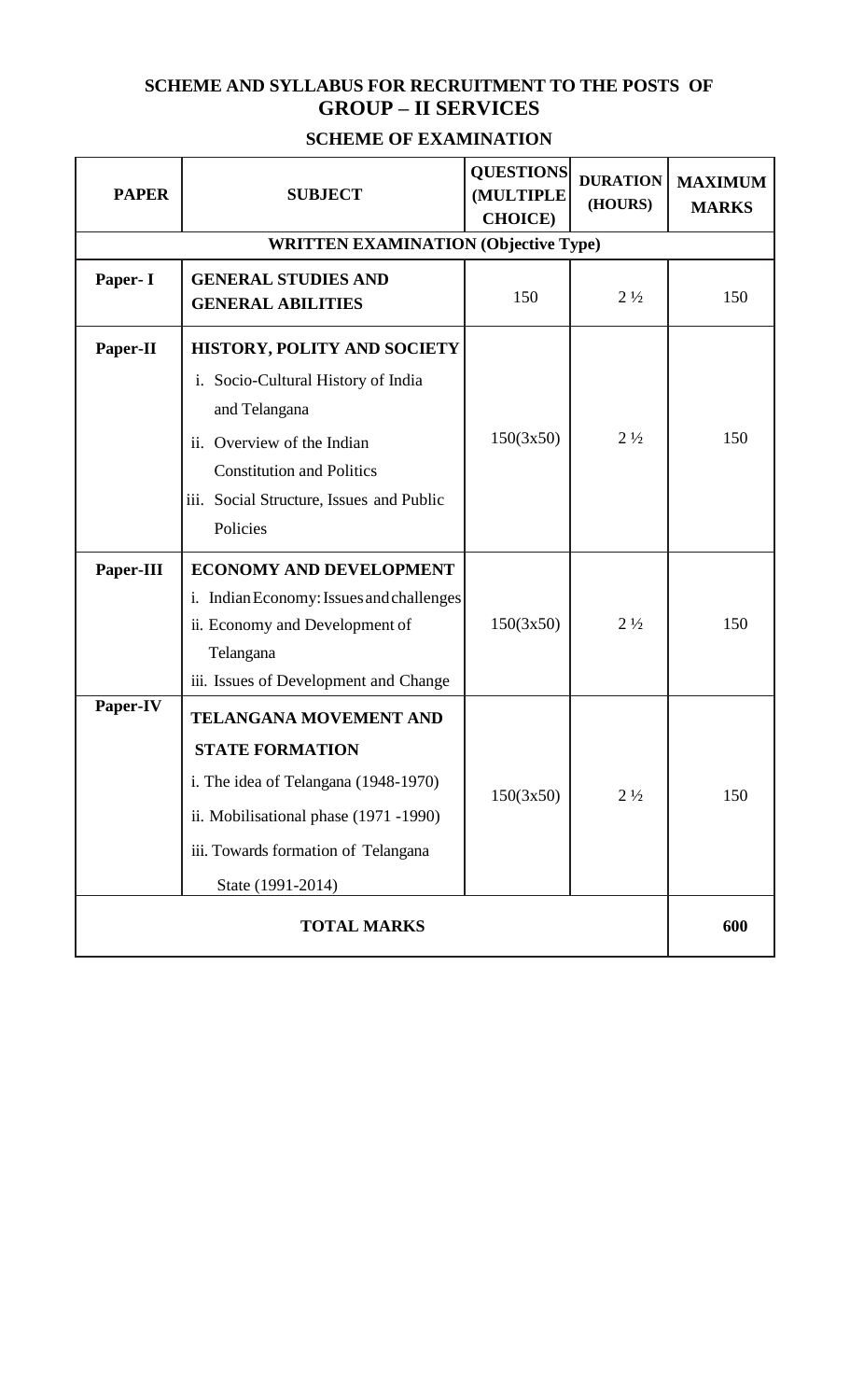### **SYLLABUS**

#### **GROUP – II SERVICES**

### **PAPER-I: GENERAL STUDIES AND GENERALABILITIES**

- 1. Current Affairs Regional, National & International.
- 2. International Relations and Events.
- 3. General Science; India's Achievements in Science and Technology
- 4. Environmental Issues; Disaster Management Prevention and Mitigation Strategies.
- 5. World Geography, Indian Geography and Geography of Telangana State.
- 6. History and Cultural Heritage of India.
- 7. Society, Culture, Heritage, Arts and Literature of Telangana.
- 8. Policies of Telangana State.
- 9. Social Exclusion, Rights Issues and Inclusive Policies.
- 10. Logical Reasoning; Analytical Ability and Data Interpretation.
- 11. Basic English.  $(10^{th}$  Class Standard)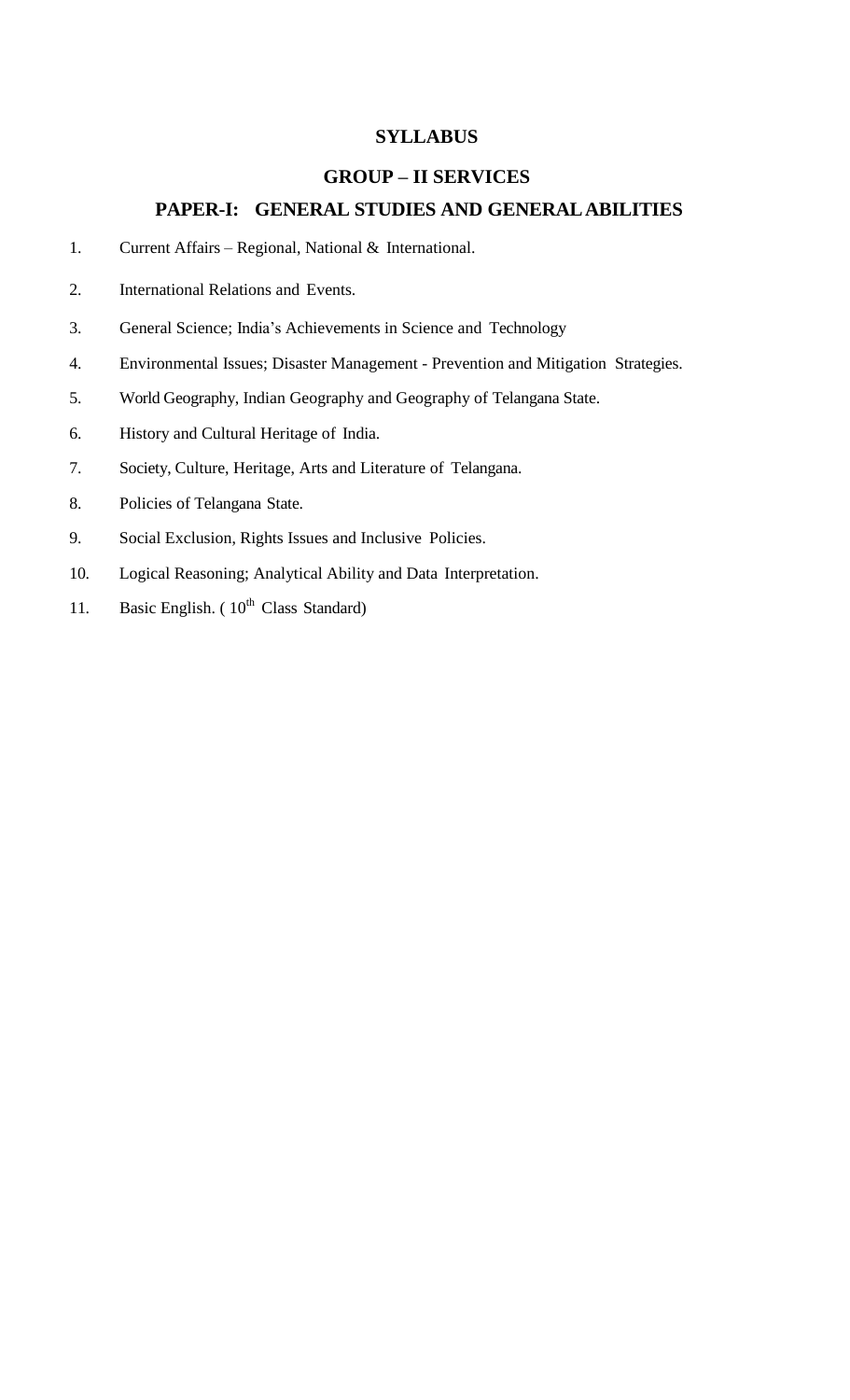# **PAPER-II: HISTORY, POLITY AND SOCIETY**

### **I. Socio-Cultural History of India and Telangana.**

- 1. Salient features of Indus Valley Civilization: Society and Culture. -Early and Later Vedic Civilizations; Religious Movements in Sixth Century B.C. –Jainism and Buddhism. Socio, Cultural Contribution of Mauryas, Guptas, Pallavas, Chalukyas, Cholas Art and Architecture - Harsha and the Rajput Age.
- 2. The Advent of Islam and the Establishment of Delhi Sultanate-Socio, Cultural Conditions under the Sultanate –Sufi and Bhakti Movements. The Mughals: Social and Cultural Conditions; Language, Literature, Art and Architecture. Rise of Marathas and their contribution to Culture; Socio-Cultural conditions in the Deccan under the Bahamanis and Vijayanagara - Literature, Art and Architecture.
- 3. Advent of Europeans: Rise and Expansion of British Rule: Socio-Cultural Policies Cornwallis, Wellesley, William Bentinck, Dalhousie and others. The Rise of Socio-Religious Reform Movements in the Nineteenth Century. Social Protest Movements in India –Jotiba and Savithribai Phule, Ayyankali, Narayana Guru, Periyar Ramaswamy Naicker, Gandhi, Ambedkar etc.
- 4. Socio-Cultural conditions in Ancient Telangana- Satavahanas, Ikshvakus, Vishnukundins, Mudigonda and Vemulawada Chalukyas. Religion, Language, Literature, Art and Architecture; Medieval Telangana - Contribution of Kakatiyas, Rachakonda and Devarakonda Velamas, Qutub Shahis; Socio -Cultural developments: Emergence of CompositeCulture. Fairs, Festivals, Moharram, Ursu, Jataras etc.
- 5. Foundation of AsafJahi Dynasty- from Nizam –ul- Mulk to Mir Osaman Ali Khan SalarJung Reforms Social system and Social conditions-Jagirdars, Zamindars, Deshmuks, and Doras- Vetti and Bhagela system and position of Women. Rise of Socio-Cultural Movements in Telangana: Arya Samaj, Andhra Maha Sabha, Andhra Mahila Sabha, Adi-Hindu Movements, Literary and Library Movements. Tribal and Peasant Revolts: Ramji Gond, Kumaram Bheemu, and Telangana Peasant Armed Struggle – Police Action and the End of Nizam Rule.

### **II. Overview of the Indian Constitution and Politics.**

- 1. Evolution of Indian Constitution Nature and salient features Preamble.
- 2. Fundamental Rights Directive Principles of State Policy Fundamental Duties.
- 3 Distinctive Features of Indian Federalism Distribution of Legislative and Administrative Powers between Union and States.
- 4. Union and State Governments President Prime Minister and Council of Ministers; Governor, Chief Minister and Council of Ministers – Powers and Functions.
- 5. Rural and Urban Governance with special reference to the 73<sup>rd</sup> and 74<sup>th</sup> Amendments.
- 6. Electoral System: Free and fair Elections, Malpractices; Election Commission; Electoral Reforms and Political Parties.
- 7. Judicial System in India Judicial Activism.
- 8. a) Special Provisions for Scheduled Castes, Scheduled Tribes, Backward Classes, Women and Minorities.

b) Welfare Mechanism for Enforcement – National Commission for Scheduled Castes, National Commission for Scheduled Tribes and National Commission for Backward Classes.

9. Indian Constitution: New Challenges.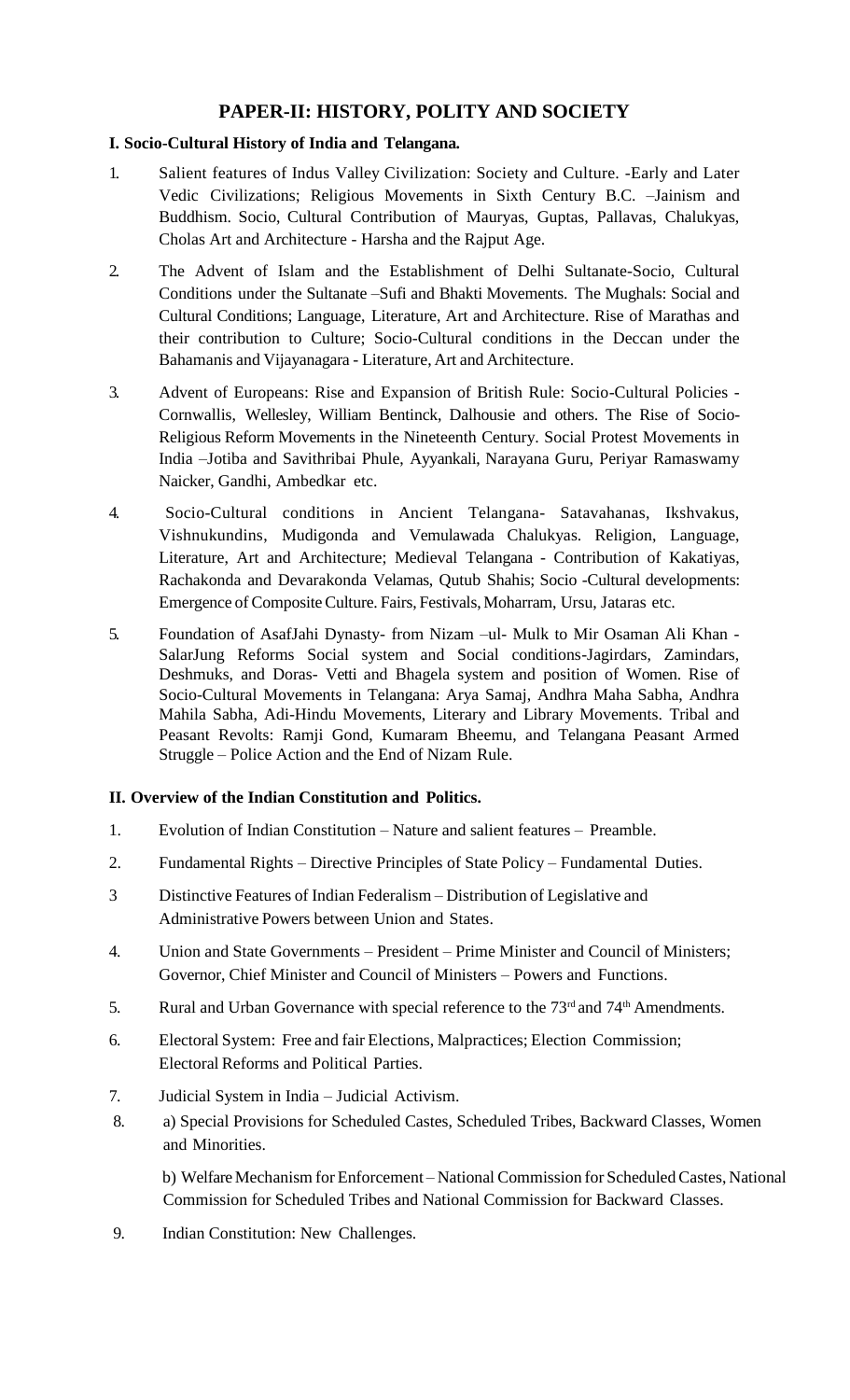#### **III. Social Structure, Issues and Public Policies.**

1. Indian Social Structure:

Salient Features of Indian society: Caste, Family, Marriage, Kinship, Religion, Tribe, Women, Middle class - Socio-cultural Features of Telangana Society.

2. Social Issues:

Inequality and Exclusion: Casteism, Communalism, Regionalism, Violence against Women, Child Labour, Human trafficking, Disability and Aged.

3. Social Movements:

Peasant's Movements, Tribal movements, Backward Class Movements, Dalit Movements, Environmental Movements, Women's Movements, Regional Autonomy Movements, Human Rights Movements.

- 4. Telangana Specific Social Issues: Vetti, Jogini, Devadasi System, Child labour, Girl child , Flourosis, Migration, Farmer's and Weaver's Distress.
- 5. Social Policies and Welfare Programmes:

Affirmative Policies for SCs, STs, OBC, Women, Minorities, Labour, Disabled and Children; Welfare Programmes: Employment, Poverty Alleviation Programmes; Rural and Urban, Women and Child Welfare, Tribal Welfare.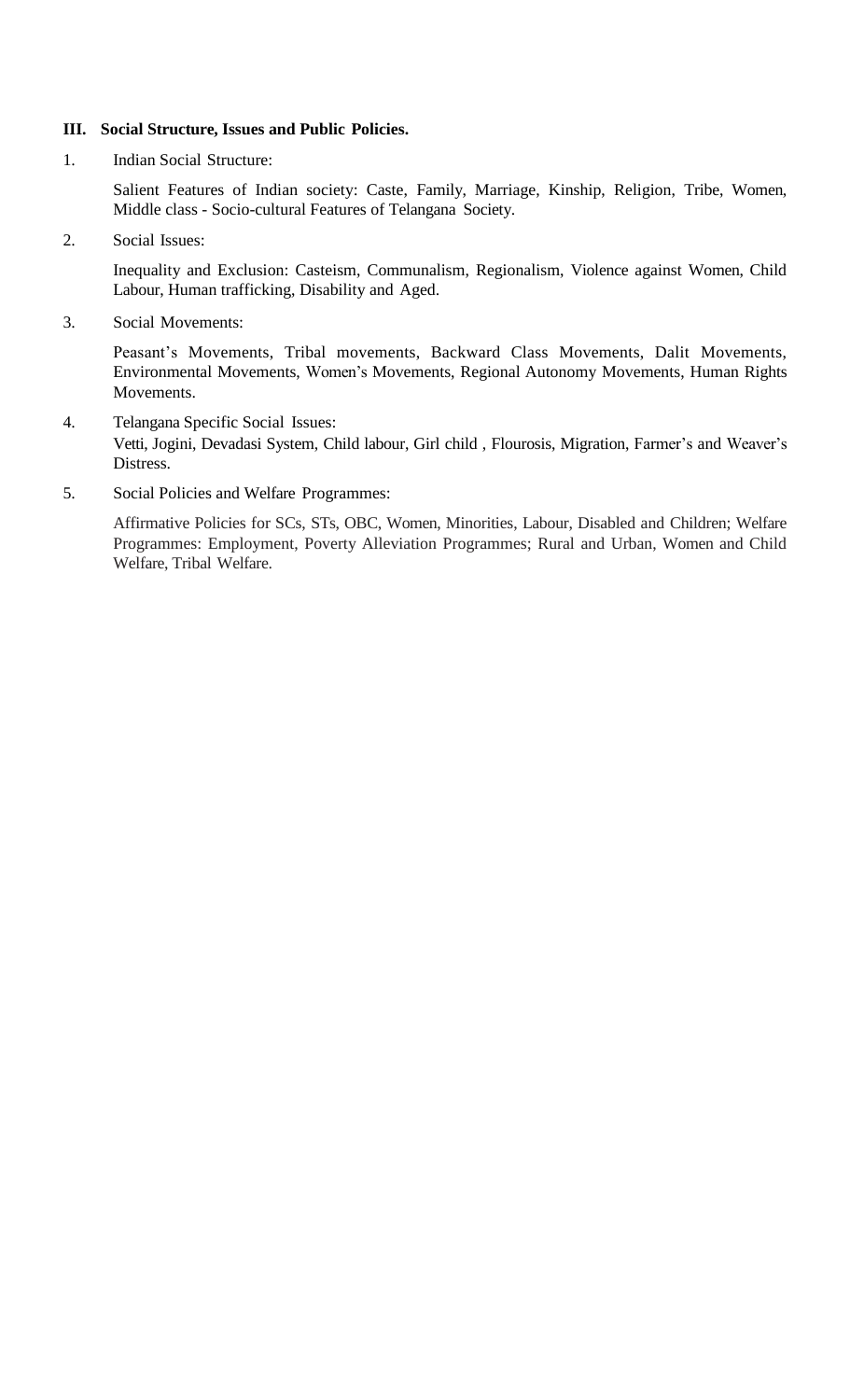# **PAPER-III: ECONOMY AND DEVELOPMENT**

### **I. Indian Economy: Issues and Challenges***.*

- 1. Growth and Development : Concepts of Growth and Development –Relationship between Growth and Development
- 2. Measures of Economic Growth: National Income- Definition, Concepts and Methods of measuring National Income**;** Nominal and Real Income.
- 3. Poverty and Unemployment : Concepts of Poverty Income based Poverty and Non-Income based poverty ; Measurement of Poverty; Unemployment- Definition, Types of Unemployment
- 4. Planning in Indian Economy : Objectives, Priorities, Strategies, and Achievements of Five year  $Plans - 12<sup>th</sup> FYP$ ; Inclusive Growth – NITI Aayog

#### **II. Economy and Development of Telangana.**

- 1. Telangana Economy in undivided Andhra Pradesh (1956-2014)- Deprivations (Water (Bachavat Committee), Finances ( Lalit, Bhargava, Wanchu Committees) and Employment (Jai Bharat Committee, Girgilan Committee)) and Under Development.
- 2. Land Reforms in Telangana : Abolition of Intermediaries: Zamindari, Jagirdari and Inamdari;Tenancy Reforms ;Land ceiling; Land alienation in Scheduled Areas
- 3. Agriculture and Allied Sectors: Share of Agriculture and Allied sectors in GSDP; Distribution of land holdings; Dependence on Agriculture; Irrigation- Sources of Irrigation; Problems of Dry land Agriculture; Agricultural credit.
- 4. Industry and Service Sectors: Industrial Development; Structure and Growth of Industry sector-Micro, Small and Medium Enterprises (MSME) sector; Industrial Infrastructure; Industrial Policy of Telangana; Structure and Growth of Service sector.

### **III. Issues of Development and Change.**

- 1. Development Dynamics: Regional Inequalities in India Social Inequalities Caste, Ethnicity (tribe), Gender and Religion; Migration; Urbanisation.
- 2. Development and Displacement: Land Acquisition Policy; Resettlement and Rehabilitation.
- 3. Economic Reforms: Growth, Poverty and Inequalities Social Development (education and health); Social Transformation; Social Security.
- 4. Sustainable Development: Concept and Measurement; Sustainable Development Goals.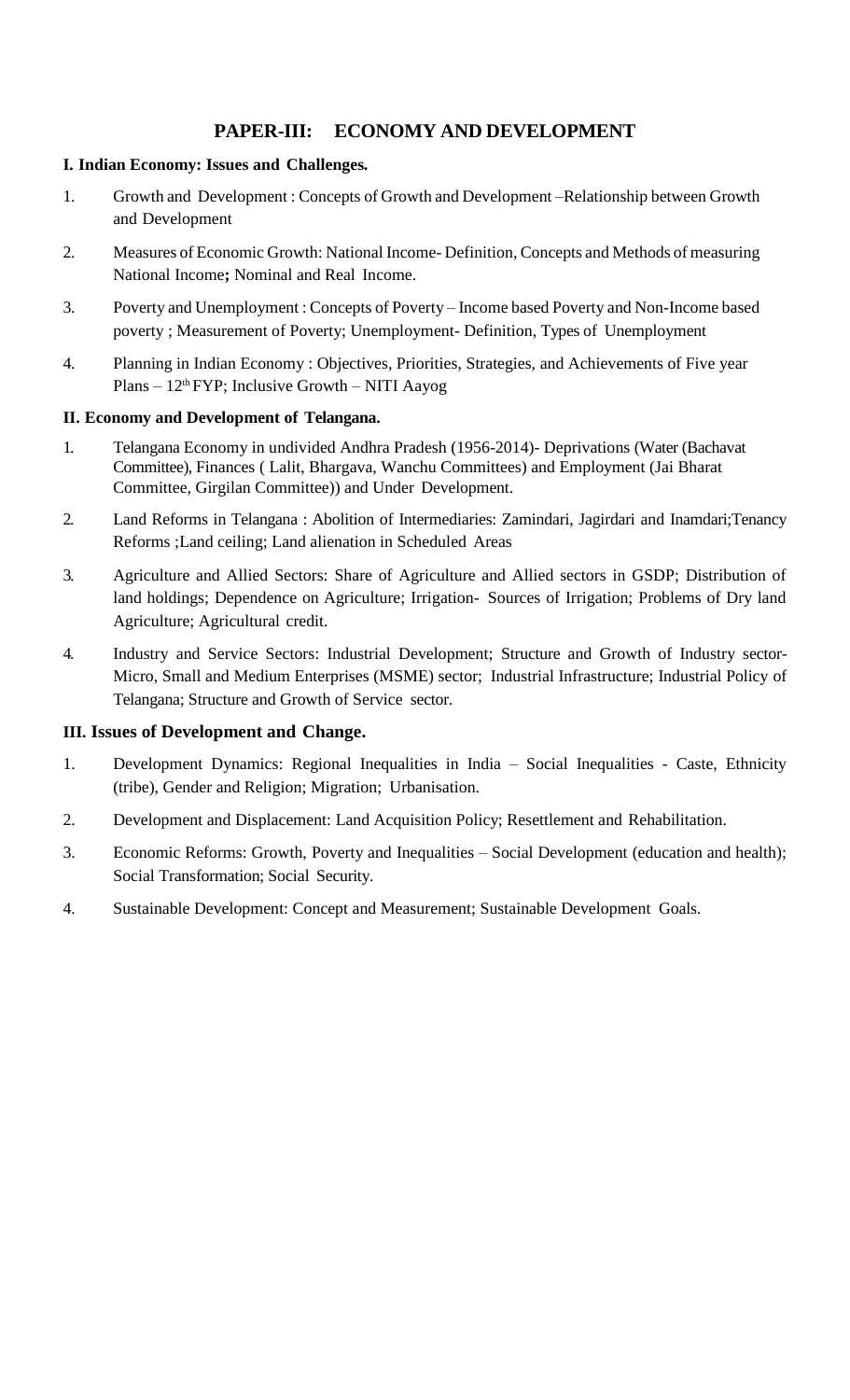### **PAPER-IV TELANGANA MOVEMENT AND STATE FORMATION**

### **I. The idea of Telangana (1948-1970)**

- 1. Historical Background: Telangana as a distinctive cultural unit in Hyderabad Princely State, its geographical, cultural, socio, political and economic features- people of Telagangana- castes, tribes, religion, arts, crafts, languages, dialects, fairs, festivals and important places in Telangana. Administration in Hyderabad Princely State and Administrative Reforms of Salar Jung and Origins of the issue of Mulkis-Non-Mulkis; Employment and Civil Services Rules under Mir Osman Ali Khan, VII Nizam's Farman of 1919 and Definition of Mulki - Establishment of Nizam's Subjects League known as the Mulki League 1935 and its Significance; Merger of Hyderabad State into Indian Union in 1948- Employment policies under Military Rule and Vellodi,1948-52; Violation of Mulki-Rules and Its Implications.
- 2. Hyderabad State in Independent India- Formation of Popular Ministry under Burgula Ramakrishna Rao and 1952 Mulki-Agitation; Demand for Employment of Local people and City College Incident- Its importance. Justice Jagan Mohan Reddy Committee Report, 1953 – Initial debates and demand for Telangana State-Reasons for the Formation of States Reorganization Commission (SRC) under Fazal Ali in 1953-Main Provisions and Recommendations of SRC-Dr. B. R. Ambedkar's views on SRC and smaller states.
- 3. Formation of Andhra Pradesh, 1956: Gentlemen's Agreement its Provisions and Recommendations; Telangana Regional Committee, Composition and Functions & Performance – Violation of Safeguards-Migration from Coastal Andhra Region and its Consequences-Post-1970 development Scenario in Telangana- Agriculture, Irrigation, Power, Education, Employment, Medical and Health etc.
- 4. Violation of Employment and Service Rules: Origins of Telangana Agitation- Protest in Kothagudem and other places, Fast unto Death by Ravindranath; 1969 Agitation for Separate Telangana. Role of Intellectuals, Students, Employees in Jai Telangana Movement.
- 5. Formation of Telangana Praja Samithi and Course of Movement the Spread of Telangana Movement- Major Events, Leaders and Personalities- All Party Accord – G.O. 36 - Suppression of Telangana Movement and its Consequences-The Eight Point and Five-Point Formulas-Implications.

### **II. Mobilisational phase (1971 -1990)**

- 1. Court Judgements on Mulki Rules- Jai Andhra Movement and its Consequences- Six Point Formula 1973, and its Provisions; Article 371-D, Presidential Order, 1975- Officers (Jayabharat Reddy) Committee Report- G.O. 610 (1985); its Provisions and Violation- Reaction and Representations of Telangana Employees
- 2. Rise and Spread of Naxalite Movement, causes and consequences Anti-Landlord Struggles in Jagityala-Siricilla, North Telangana; Rytu-Cooli Sanghams; Alienation of Tribal Lands andAdivasi Resistance- Jal, Jungle, and Zamin.
- 3. Rise of Regional Parties in 1980's and Changes in the Political, Socio-Economic and Cultural fabric of Telangana- Notion of Telugu Jathi and suppression of Telangana identity- Expansion of new economy in Hyderabad and other parts of Telangana; Real Estate, Contracts, Finance Companies; Film, Media and Entertainment Industry; Corporate Education and Hospitals etc; Dominant Culture and its implications for Telangana self respect, Dialect, Language and Culture.